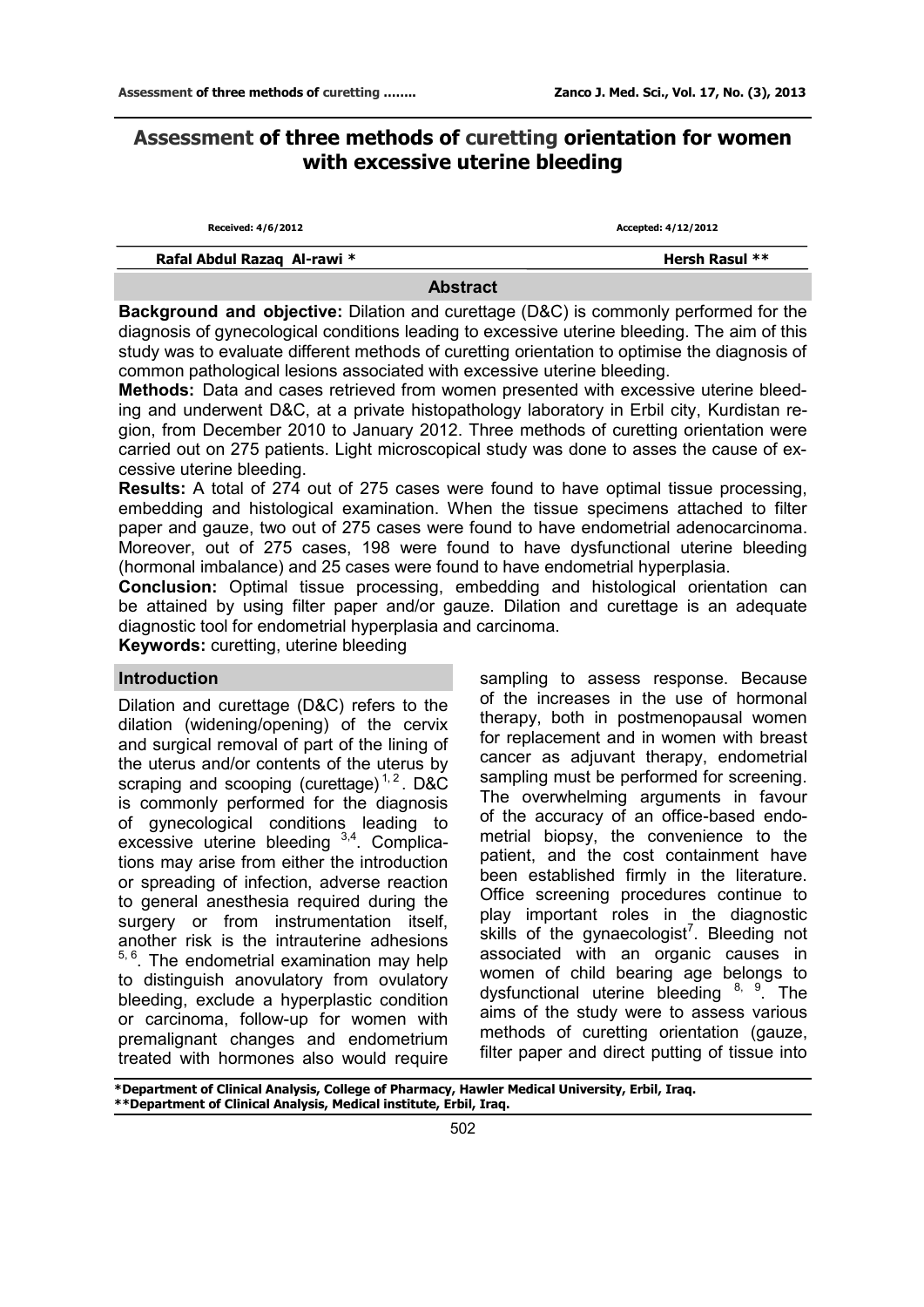the capsule) for optimal diagnosis of excessive uterine bleeding. Also to determine the most common pathological lesions associated with excessive uterine bleeding in relation to age and tissue specimen size.

### **Methods**

Data and tissue specimens were retrieved from women presented with excessive uterine bleeding (pregnancy associated uterine bleeding was not included in this study) who underwent D&C, under local anaesthesia in a private clinic. A prospective study of 275 patients was conducted from December 2010 to January 2012 at a private histopathological laboratory, Erbil city, Kurdistan region. Three methods to orient the curetting specimen grossly were used. First by direct putting of tissue into the capsule (cassette), the second method is by putting the tissue in a filter paper and thirdly by using a piece of gauze Figure 1. Information of patient's age and tissue specimen size were recorded. For each case a representative sections were stained with haematoxylin (H) and eosin (E) from formalin fixed paraffin embedded tissues. Then light microscopical study done for tissue to assess the histological orientation. Histopathological study was carried out to investigate the causes of excessive uterine bleeding. Data were subjected to statistical analysis using Chi square test of association. A probability value of  $\leq$  0.05 was considered as statistically significant.

### **Results**

Distribution of patients with excessive uterine bleeding according to age is presented in, Table 1. The median age of the 275 patients was 29 years, ranged from 16 to 69 years. Fifty six percent of the patient's age was below 35 years. A total of 75 out of 275 (27.3%) cases had optimal tissue processing, embedding and histological examination when the specimen put directly without filter paper or gauze, Figure 2, Table 2. Out of 275 cases, 274 were found to have optimal tissue

processing, embedding and histological examination, when the specimens attached to gauze or filter paper, Table 2, Figure 3 and Figure 4. Distribution of excessive uterine bleeding causes across various patient age groups was presented in, Table 3. Remarkable differences were found within and among patient's age groups for causes of excessive uterine bleeding. One out of the 275 cases was found to be unsuitable for histological examination . While 198 out of 275 cases were found to have dysfunctional uterine bleeding (DUB), which indicate hormonal imbalance. Most of the patients (122 out of the 198) having DUB were less than 35 years old. Moreover, in 25 out of 275 cases were found to have endometrial hyperplasia. In 21 out of the 25 cases of endometrial hyperplasia were seen among patients of 35-45 years age group. Two out of 275 cases were found to have endometrial adenocarcinoma, in patients older than 45 years age and proven after that by hysterectomy. Distribution of cases according to presence or absence of cervical tissue within curetting material was presented in, Table 4. Most of the patients having cervical tissue among the examined material, being 213 out of 275 (77.5%) cases. Number of cases distributed according to the gross specimen size was listed in, Table 5. In 152 out of 275 cases showed to have gross specimen between 2 and 3 cm.

**Table 1**: Distribution of specimen according to age.

| Age             | $<$ 35 $yrs$ | 35-45vrs | > 45              | Total |
|-----------------|--------------|----------|-------------------|-------|
| No. of<br>cases | 154<br>(56%) | 90(32.7) | -31<br>$(11.3\%)$ | 275   |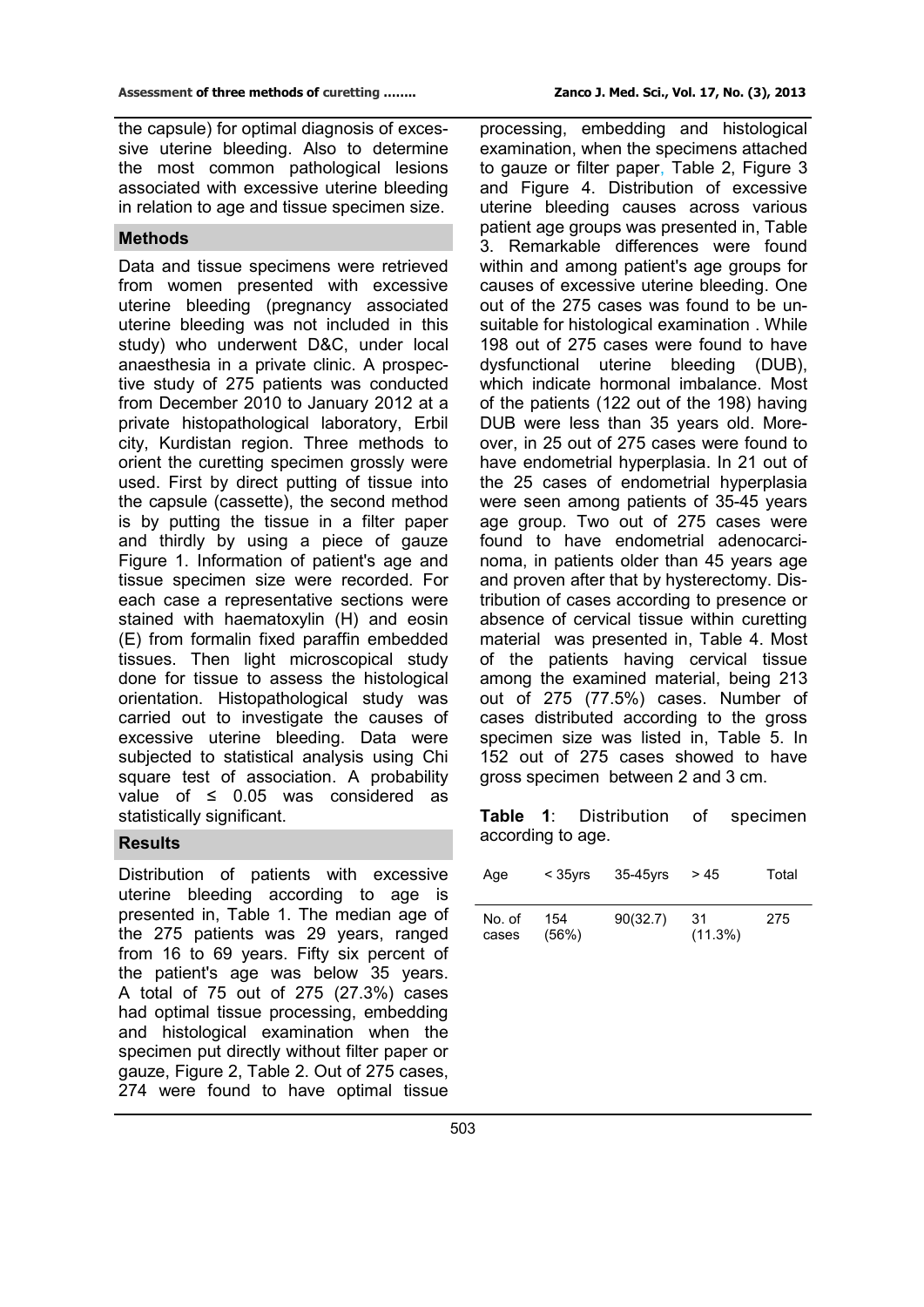**Table 2**: Optimal tissue processing, embedding and histological examination according to method of orientation.

| <b>Examination</b> | Gauze       | Filter paper | Direct method |
|--------------------|-------------|--------------|---------------|
| Optimal            | 274 (99.6%) | 274 (99.6%)  | 75 (27.3%)    |
| Poor               | $1(0.6\%)$  | $1(0.6\%)$   | 200 (72.7%)   |
| Total              | 275         | 275          | 275           |

 $(x^2 = 519, P < 0.001)$ 

| Age<br>(yrs.) | Unsuitable<br>for<br>diagnosis | Normal<br>endometrial<br>examination | Hormonal<br>imbalance<br>(dysfunctional<br>uterine bleeding)* | Endometrial<br>hyperplasia | Endometrial<br>adenocarcinoma | Total |
|---------------|--------------------------------|--------------------------------------|---------------------------------------------------------------|----------------------------|-------------------------------|-------|
| $35$          | (0.65 %)                       | 30<br>(19.48%)                       | 122<br>(79.22%)                                               | $(0.65\%)$                 | 0<br>$(0.00\%)$               | 154   |
| $35 - 45$     | $\Omega$                       | 10<br>(11.12%)                       | 59<br>(65.56%)                                                | 21<br>(23.34%)             | 0                             | 90    |
| > 45          | 0                              | 9<br>(29.03%)                        | 17<br>(54.84%)                                                | 3<br>$(9.68\%)$            | 2<br>(6.45%)                  | 31    |
| Total         |                                | 49                                   | 198                                                           | 25                         | 2                             | 275   |

**Table 3**: Distribution of excessive uterine bleeding causes according to age.

\*dysfunctional uterine bleeding means bleeding not associated with organic cause and histologically showed discordant appearance of endometrial glands and stroma with the expected time of the cycle.

**Table 4**: Distribution of cases according to the presence or absence of cervical tissue Presence of cervical Absence of cervical total

|                 | tissue     | tissue    |     |
|-----------------|------------|-----------|-----|
| Number of cases | 213(77.5%) | 62(22.5%) | 275 |

within curetting.

**Table 5**: Distribution of cases according to the gross specimen diameter.

|                    | $<$ 2cm.  | $2-3$ cm.  | $>3cm$ .  | total |
|--------------------|-----------|------------|-----------|-------|
| Number of<br>cases | 74(26.9%) | 152(55.3%) | 49(17.8%) | 275   |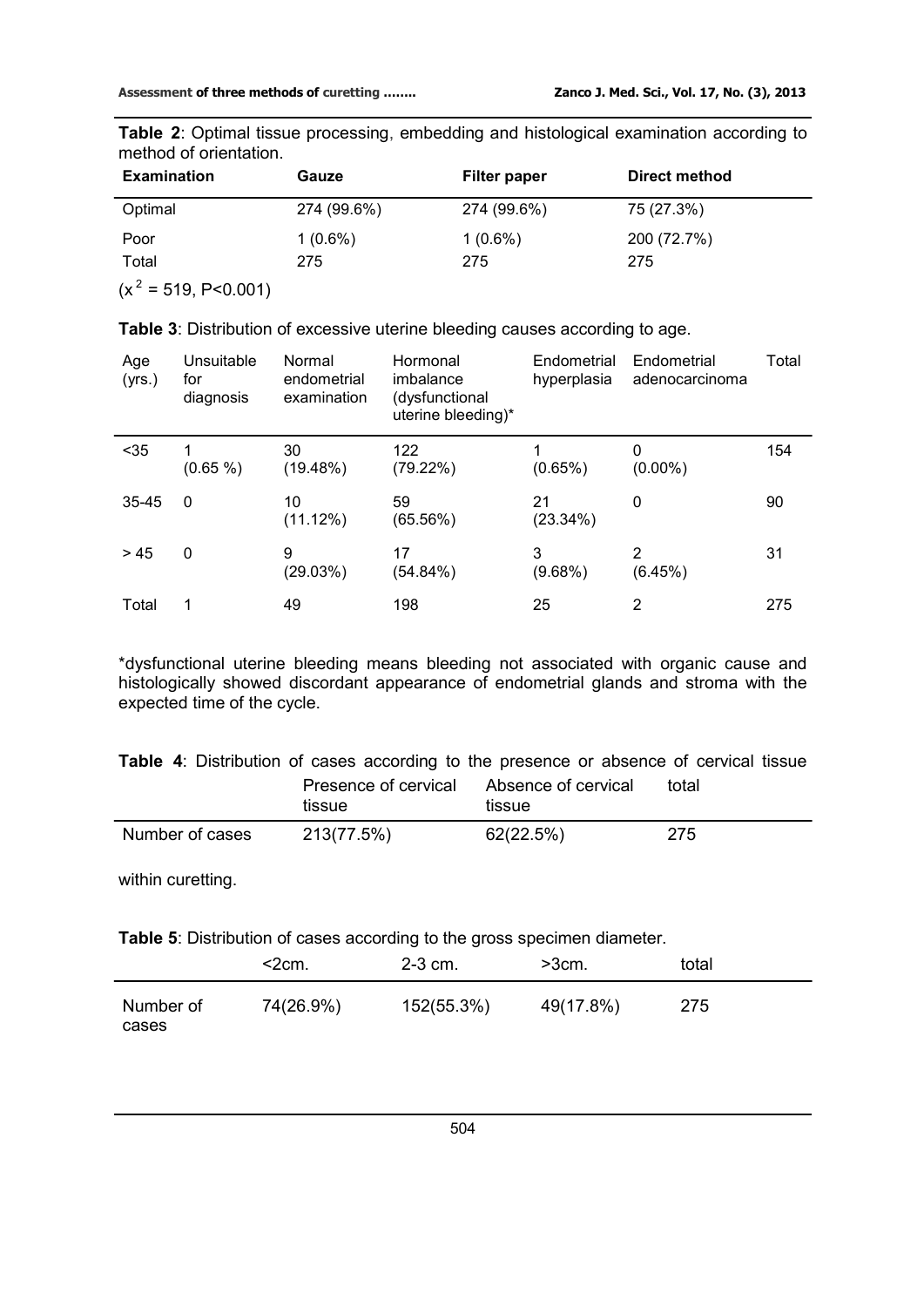#### **Assessment of three methods of curetting …….. Zanco J. Med. Sci., Vol. 17, No. (3), 2013**



**Figure 1**: Gross examination of curetting material.



**Figure 2**: Non secretory endometrial glands by using direct method (X 100) (haematoxylin and eosin stain).



**Figure 3**: Secretory endometrial glands by using gauze method (X 100) (haematoxylin and eosin stain ).

# **Discussion**

A major proportion of the workload in many histopathology laboratories is accounted for by endometrial biopsies, either curettage specimens or outpatient biopsy specimens. All postmenopausal bleeding requires review and appropriate investigations<sup>[10](http://en.wikipedia.org/wiki/Dilation_and_curettage#cite_note-Schenker-9#cite_note-Schenker-9)</sup>. The curability and accessibility of the endometrium to sampling are features that potentially make endometrial carcinoma an attractive candidate for population-based



**Figure 4**: Endometrial adenocarcinoma ,well differentiated , by using filter paper method (X 100) (haematoxylin and eosin stain ).

screening. However, early symptoms make it uncertain if a real survival benefit can be expected from a screening program to date. No systematic studies have demonstrated an efficacy of screening for endometrial carcinoma in a population-based setting<sup>[11](http://en.wikipedia.org/wiki/Dilation_and_curettage#cite_note-Schenker-9#cite_note-Schenker-9)</sup>. Postmenopausal bleeding had a 64-fold increase in risk for endometrial cancer. There was no increased risk of endometrial cancer or atypia in women who did not have recurrent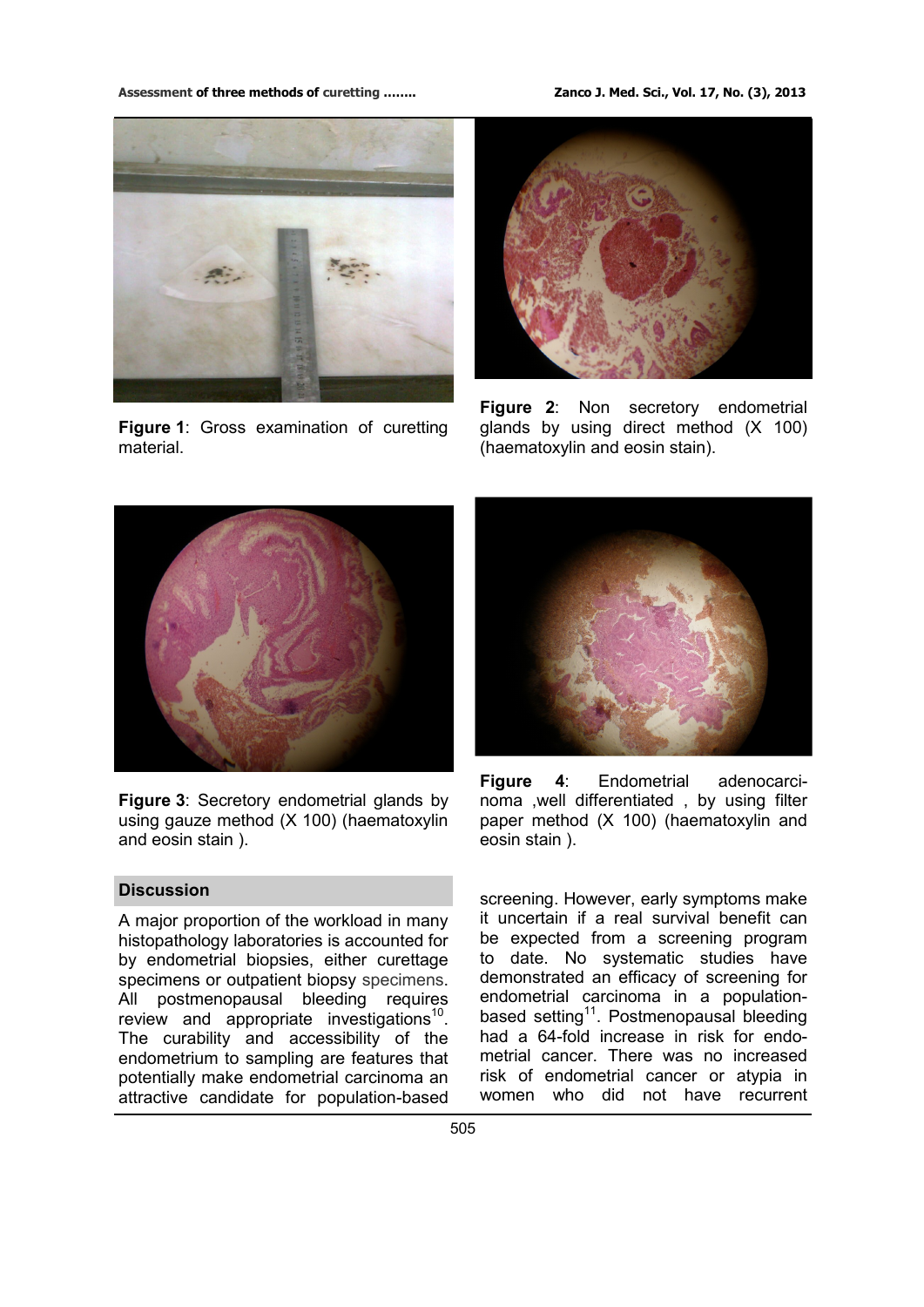bleeding, whereas women with recurrent bleeding have a high-risk  $12$ . Dilatation and curettage ( D&C) is an inadequate diagnostic tool for uterine focal lesions, but the accuracy of D&C in the detection of endometrial hyperplasia and carcinoma is relatively high being 92.1% <sup>[13](http://en.wikipedia.org/wiki/Dilation_and_curettage#cite_note-Schenker-9#cite_note-Schenker-9), [14](http://en.wikipedia.org/wiki/Dilation_and_curettage#cite_note-Schenker-9#cite_note-Schenker-9)</sup>. While other studies showed dilatation and curettage is an inadequate diagnostic and therapeutic tool for all uterine disorders, this technique missed 62.5% of major intrauterine disorders, and all endometrial disorders were still present in the removed uterus  $15$ . In other study  $16$  showed 2.5% of the patients were found to have endometrial carcinoma with median age 56.6 years and 6% of the patients were found to have endometrial hyperplasia whose age was 47.7years, of those 3.6 % had simple hyperplasia and 2.4% complex hyperplasia<sup>16</sup>, while in this study 2 out of 275 (0.73 %) of the patients were found to have endometrial carcinoma and in older than 45 years age group, while 25 out of 275 (9.09%) were found to have endometrial hyperplasia, of those 8.36% had simple hyperplasia and 0.73% complex hyperplasia. The criteria for adequacy and common artifacts in endometrial biopsies, as well as the interpretation of endometrial biopsies in general, may cause problems for pathologists. An adequate clinical history, including knowledge of the age, menstrual history and menopausal status, and information on the use of exogenous hormones and tamoxifen, is necessary for the pathologist to critically evaluate endometrial biopsies. The value of ancillary techniques, especially immunohistochemis-try, is also important <sup>[17](http://en.wikipedia.org/wiki/Dilation_and_curettage#cite_note-Schenker-9#cite_note-Schenker-9)</sup>.

# **Conclusion**

Optimal tissue processing, embedding and histological orientation can be attained by using filter paper and/or gauze for collecting the specimen grossly. The most common cause for excessive uterine bleeding was dysfunctional uterine bleeding. Dilation and curettage (D&C) is an adequate diagnostic tool for endometrial

## hyperplasia and carcinoma.

### **References**

- 1. Gregory A. [Dilation and sharp curettage \(D&C\)](http://women.webmd.com/dilation-and-sharp-curettage-dc-for-abortion)  [for abortion.](http://women.webmd.com/dilation-and-sharp-curettage-dc-for-abortion) Women's Health. Available from WebMD. [http://women.webmd.com/dilation](http://women.webmd.com/dilation-and-sharp-curettage-dc-for-abortion)and-sharp-[curettage](http://women.webmd.com/dilation-and-sharp-curettage-dc-for-abortion)-dc-for-abortion. Retrieved 2007.
- 2. Hayden M. [Dilation and curettage \(D&C\) for](http://www.webmd.com/sexual-conditions/Dilation-and-curettage-DC-for-dysfunctional-uterine-bleeding)  [dysfunctional uterine bleeding.](http://www.webmd.com/sexual-conditions/Dilation-and-curettage-DC-for-dysfunctional-uterine-bleeding) Healthwise. Available from WebMD. [http://www.webmd.com/](http://www.webmd.com/sexual-conditions/Dilation-and-curettage-DC-for-dysfunctional-uterine-bleeding) sexual-[conditions/Dilation](http://www.webmd.com/sexual-conditions/Dilation-and-curettage-DC-for-dysfunctional-uterine-bleeding)-and-curettage-DC-for[dysfunctional](http://www.webmd.com/sexual-conditions/Dilation-and-curettage-DC-for-dysfunctional-uterine-bleeding)-uterine-bleeding. Retrieved 2007.
- 3. Anastasiadis PG, Koutlaki NG, Skaphida PG, Galazios GC, Tsikouras PN, Liberis VA. "Endometrial polyps: prevalence, detection, and malignant potential in women with excessive uterine bleeding. Eur J Gynaecol Oncol*.*2000; 21:180– 183.
- 4. Wolman I, Altman E, Fait G, Har-Toov J, Gull I, Amster R, Jaffa A. Evacuating retained products of conception in the setting of an ultrasound unit. Fertil Steril*.* 2009; 91:1586–88.
- 5. Friedler S, Margalioth EJ, Kafka I, Yaffe H. Incidence of post-abortion intra-uterine adhesions evaluated by hysteroscopy--a prospective study. Hum. Reprod*.*1993; 8:  $442 - 4$ ..
- 6. Schenker JG, Margalioth EJ. Intra-uterine adhesions: an updated appraisal. Fertility Sterility, 1982; 37:593–610.
- 7. [Chambers JT,](http://www.ncbi.nlm.nih.gov/pubmed?term=%22Chambers%20JT%22%5BAuthor%5D) [Chambers SK.](http://www.ncbi.nlm.nih.gov/pubmed?term=%22Chambers%20SK%22%5BAuthor%5D) Endometrial sampling: When? Where? Why? With what? J. Clin Obstet Gynecol;1992; 35:28-39.
- 8. [Albers JR](http://www.ncbi.nlm.nih.gov/pubmed?term=%22Albers%20JR%22%5BAuthor%5D), [Hull SK,](http://www.ncbi.nlm.nih.gov/pubmed?term=%22Hull%20SK%22%5BAuthor%5D) [Wesley RM.](http://www.ncbi.nlm.nih.gov/pubmed?term=%22Wesley%20RM%22%5BAuthor%5D) Excessive uterine bleeding. J. Am Fam Physician. 2004; 69: 1915-26.
- 9. Rosai J. Rosai and Ackerman's Surgical Pathology, 10<sup>th</sup> ed., Mosby, 2011.
- 10. [Robertson G.](http://www.ncbi.nlm.nih.gov/pubmed?term=%22Robertson%20G%22%5BAuthor%5D) Screening for endometrial cancer. Med J Aust 2003; 178:657-9.
- 11. [Salvesen HB](http://www.ncbi.nlm.nih.gov/pubmed?term=%22Salvesen%20HB%22%5BAuthor%5D). Mass screening against endometrial carcinoma. [Tidsskr Nor Laegeforen.](http://www.ncbi.nlm.nih.gov/pubmed/12362684)  [2002;122:1767](http://www.ncbi.nlm.nih.gov/pubmed/12362684).
- 12. [Gull B,](http://www.ncbi.nlm.nih.gov/pubmed?term=%22Gull%20B%22%5BAuthor%5D) [Karlsson B,](http://www.ncbi.nlm.nih.gov/pubmed?term=%22Karlsson%20B%22%5BAuthor%5D) [Milsom I,](http://www.ncbi.nlm.nih.gov/pubmed?term=%22Milsom%20I%22%5BAuthor%5D) [Granberg S.](http://www.ncbi.nlm.nih.gov/pubmed?term=%22Granberg%20S%22%5BAuthor%5D) Can ultrasound replace dilation and curettage? A longitudinal evaluation of postmenopausal bleeding and transvaginal sonographic measurement of the endometrium as predictors of endometrial cancer. [Am J Obstet Gynecol. 2004; 191:677](http://www.ncbi.nlm.nih.gov/pubmed/15372737).
- 13. [Yarandi F,](http://www.ncbi.nlm.nih.gov/pubmed?term=%22Yarandi%20F%22%5BAuthor%5D) [Izadi-Mood N,](http://www.ncbi.nlm.nih.gov/pubmed?term=%22Izadi-Mood%20N%22%5BAuthor%5D) [Eftekhar Z,](http://www.ncbi.nlm.nih.gov/pubmed?term=%22Eftekhar%20Z%22%5BAuthor%5D) [Shojaei H,](http://www.ncbi.nlm.nih.gov/pubmed?term=%22Shojaei%20H%22%5BAuthor%5D) [Sarmadi S.](http://www.ncbi.nlm.nih.gov/pubmed?term=%22Sarmadi%20S%22%5BAuthor%5D) Diagnostic accuracy of dilatation and curettage for excessive uterine bleeding. J Obstet Gynaecol Res. 2010; 36:1049-52.
- 14. [Epstein E,](http://www.ncbi.nlm.nih.gov/pubmed?term=%22Epstein%20E%22%5BAuthor%5D) [Ramirez A,](http://www.ncbi.nlm.nih.gov/pubmed?term=%22Ramirez%20A%22%5BAuthor%5D) [Skoog L,](http://www.ncbi.nlm.nih.gov/pubmed?term=%22Skoog%20L%22%5BAuthor%5D) [Valentin](http://www.ncbi.nlm.nih.gov/pubmed?term=%22Valentin%20L%22%5BAuthor%5D)  [L.](http://www.ncbi.nlm.nih.gov/pubmed?term=%22Valentin%20L%22%5BAuthor%5D) Dilatation and curettage fails to detect most focal lesions in the uterine cavity in women with postmenopausal bleeding. Acta Obstetricia et Gynecologica Scandinavica 2001; 80:1131-6.